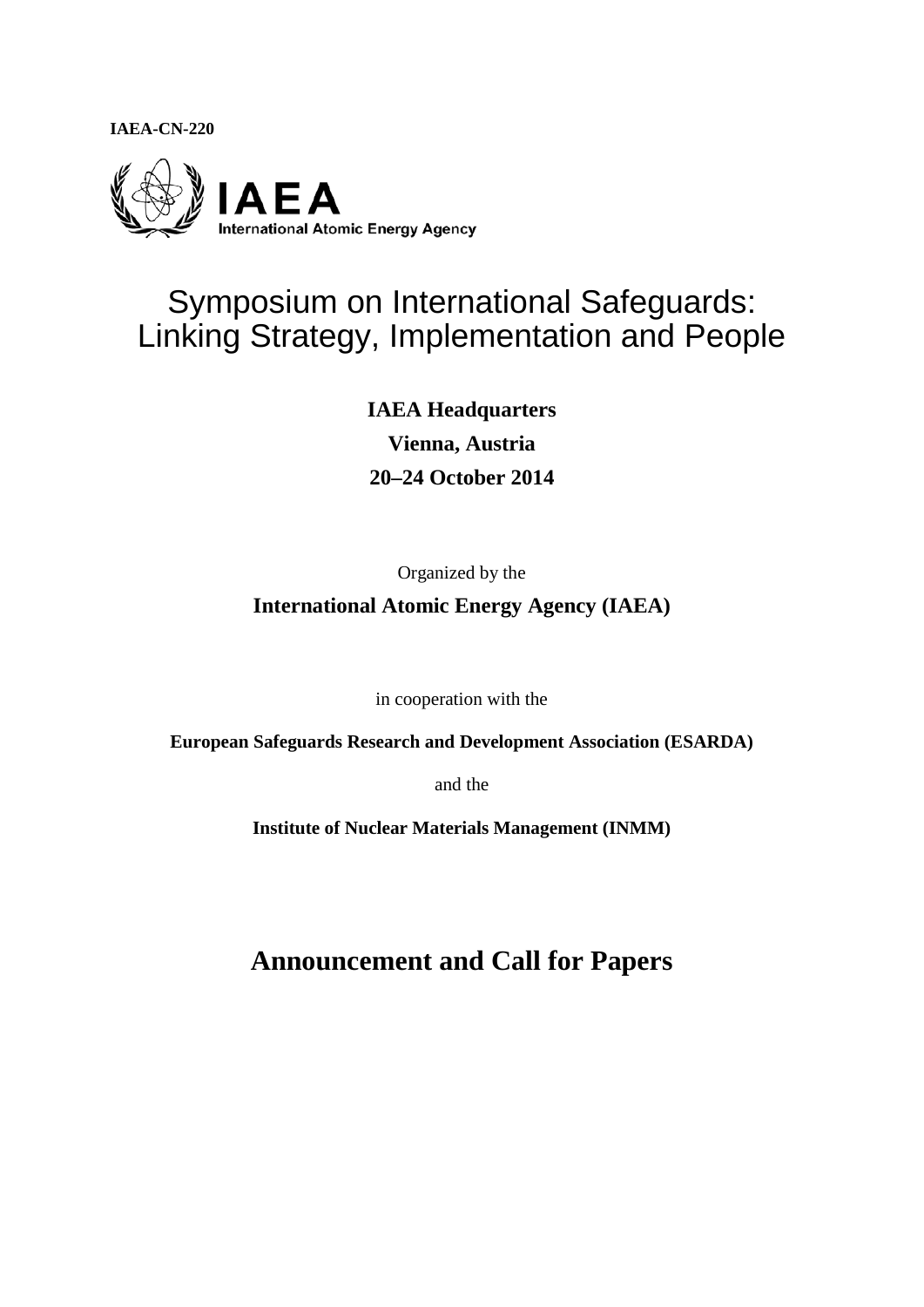### **A. Introduction**

Every four years, the International Atomic Energy Agency's (IAEA's) Department of Safeguards organizes a safeguards symposium. These symposia provide an important forum for interaction between the IAEA and its Member States on a wide variety of international safeguards and nonproliferation issues. The previous such event, the Symposium on International Safeguards: Preparing for Future Verification Challenges, was held in Vienna, Austria, from 1 to 5 November 2010.

Since the 2010 Safeguards Symposium, the IAEA has published the *IAEA Department of Safeguards Long-Term R&D Plan, 2012–2023*. The objective of the 2014 Safeguards Symposium is to foster dialogue, exchange information and to promote cooperation using this research and development plan to make progress towards achieving the Department's strategic objectives of deterring the proliferation of nuclear weapons, and continually improving and optimizing Departmental operations and capabilities.

The 2014 Safeguards Symposium, the twelfth in the series, will address safeguards during a time of change. The nuclear landscape is evolving, and this presents the IAEA and its Member States with both challenges and opportunities. Developments continue to challenge the nuclear non-proliferation regime and have increased general expectations of what IAEA safeguards are meant to achieve. The importance placed on the credible assurances of the peaceful use of nuclear energy provided through the IAEA's safeguards conclusions is likely to increase.

The IAEA needs to continue addressing challenges such as the global expansion of nuclear activities, covert nuclear technology supply networks, the greater availability of proliferation sensitive information through new media, and the need to safeguard new, more advanced and larger scale nuclear fuel cycle facilities. All this is likely to significantly increase the workload of the IAEA's Department of Safeguards.

The IAEA must also take advantage of new opportunities, particularly in the fields of information technologies, improved verification capabilities and proliferation resistant technologies. In addition, the IAEA faces its own organizational challenges. Further opportunities for achieving both improved safeguards implementation and organizational effectiveness and efficiency must be realized as financial resources are not rising in proportion to the workload. All these issues highlight the evolving nature of the IAEA's operating environment and the importance of adapting to ensure that safeguards remain effective and are implemented as efficiently as possible.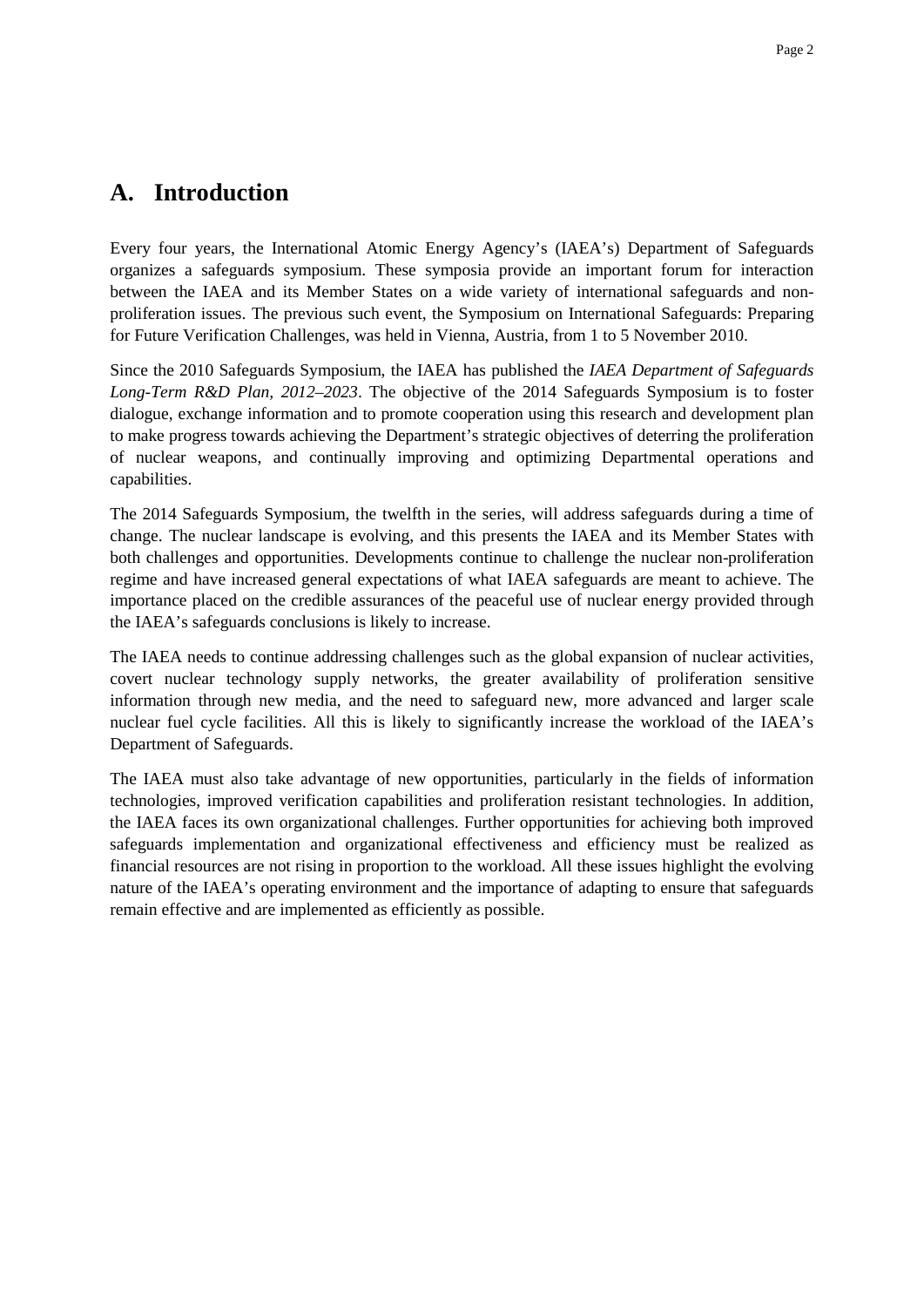## **B. Objectives of the Symposium**

The purpose of the symposium is to foster constructive dialogue and information exchange between the IAEA Secretariat, IAEA Member States, nuclear industry representatives and technical experts (in particular, those involved in nuclear non-proliferation matters), with a view to exploring jointly the strategic issues faced by the IAEA and to discussing the implementation of possible solutions by the safeguards community as a whole.

## **C. Structure and List of Topics**

A preliminary programme will be made available on the symposium web page (see Section M) well in advance of the symposium. The final programme and the Book of Abstracts will be available upon registration at the symposium.

The symposium will consist of approximately eight sessions over five days and will be held in the M Building of the Vienna International Centre. It will begin with an opening plenary session on the first day, continue with parallel topical sessions on days two to four, and conclude with a plenary session on the fifth day.

#### **Opening Plenary Session**

This session will include:

- Welcoming addresses;
- A brief review and recap of the 2010 Safeguards Symposium;
- A keynote panel discussion setting out the key issues and objectives of the 2014 Safeguards Symposium; and
- A technical discussion.

#### **Topical Sessions**

These will address forward looking safeguards topics (see below) through oral presentations, poster presentations, and discussions.

#### **Session 1: Concepts and Approaches**

This session will cover the following topics:

- Strategic planning
- Keeping abreast and making use of scientific and technological innovations
- Further evolution of safeguards implementation
- Developing approaches to fully utilize State/regional authority data
- Further expanding implementation and development support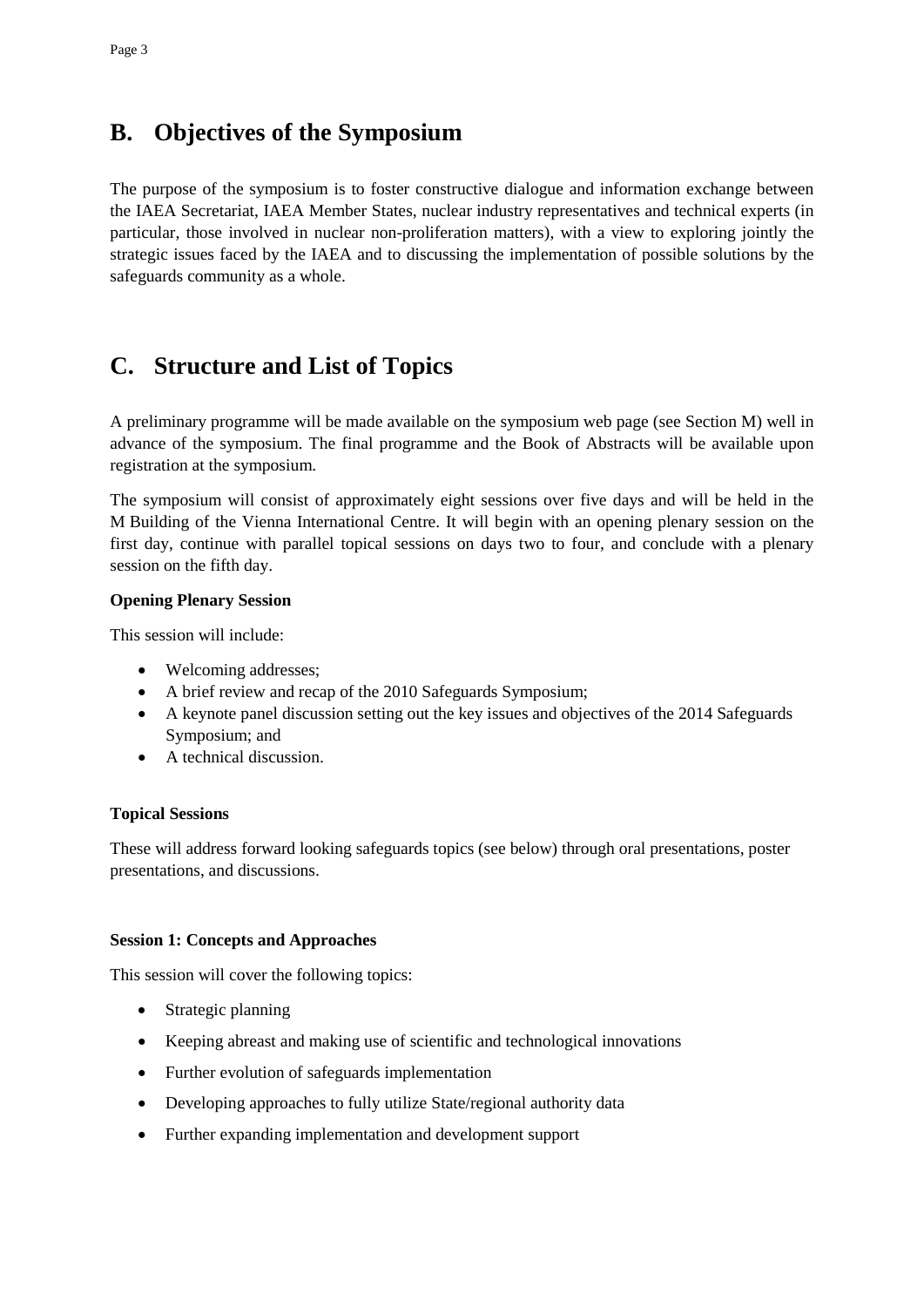#### **Session 2: Cooperation with States**

This session will cover the following topics:

- Strengthening State and regional systems of accounting and control
- Enhancing IAEA–State cooperation
- Building synergies between safety, security and safeguards regimes

#### **Session 3: Detection of Undeclared Nuclear Material and Activities**

This session will cover the following topics:

- Identifying appropriate signatures and indicators
- Increasing the ability to detect undeclared nuclear materials and activities
- Development of instruments and associated techniques to detect the establishment and operation of nuclear fuel cycle activities

#### **Session 4: Safeguards Equipment and Communication**

This session will cover the following topics:

- Development and deployment of improved tools for measurements of nuclear material at enrichment and reprocessing plants
- Development and deployment of tools and techniques to enable timely detection of high enriched uranium production in low enriched uranium enrichment facilities
- Development of more sensitive and less intrusive alternatives to existing non-destructive assay (NDA) instruments
- Identification of alternative NDA instruments
- Deployment of secure and authenticated communications for safeguards equipment
- Development of secure and authenticated techniques to enable the use of operator systems

#### **Session 5: Information Technology, Collection, Analysis and Security**

This session will cover the following topics:

- Using safeguards information in a fully integrated and secure environment
- Development of software tools for use by State/regional authorities in creating and submitting accountancy reports and additional protocol declarations
- Integration of information sources to detect inconsistencies
- Recovering from an information technology failure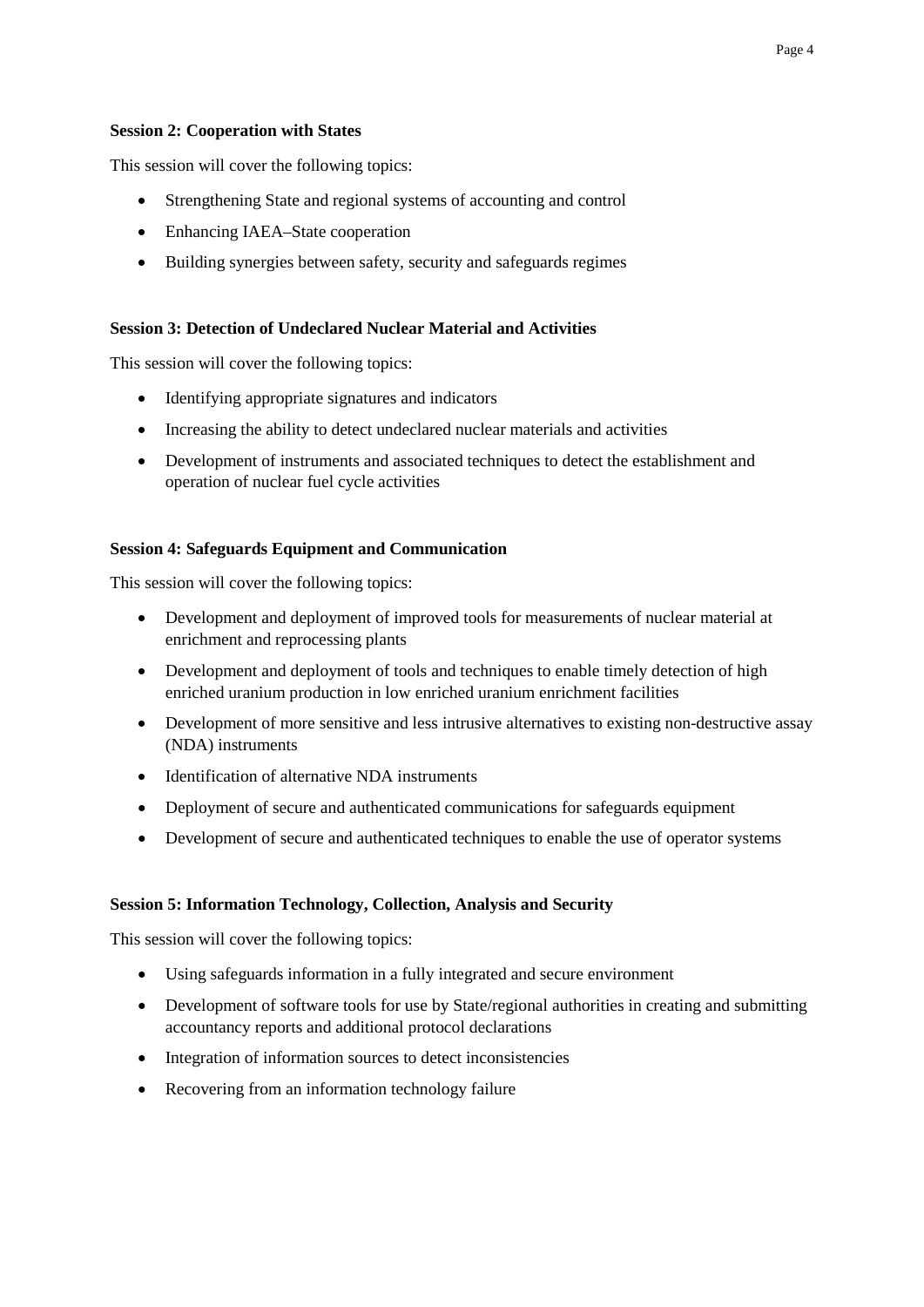#### **Session 6: Analytical Services**

This session will cover the following topics:

- Expanding the use of the Network of Analytical Laboratories
- Development of elemental and isotopic signatures of fuel cycle activities and their application to environmental sampling and nuclear material analysis
- Development of techniques, methods and equipment to detect signatures of nuclear activities in environmental samples
- Improved capabilities to characterize nuclear material and determine its origin

#### **Session 7: Safeguarding Future Nuclear Fuel Cycles**

This session will cover the following topics:

- Safeguarding advanced nuclear facilities and innovative fuel cycles
- Encouraging proliferation resistance and safeguards by design
- Taking on further nuclear verification missions

#### **Session 8: Training**

This session will cover the following topics:

- Developing and maintaining the expertise of safeguards professionals
- Development of training to reflect new facilities and technologies
- Deployment of new training tools using advanced methods such as virtual reality, immersive learning and web-based training

#### **Closing Plenary Session**

To conclude the symposium, the Chairperson and the Chairpersons of the individual sessions will participate in a panel discussion on how strategy, implementation and people have been linked throughout the symposium. Future priorities will be suggested. Closing remarks will also be presented.

## **D. Contributed Papers and Interactive Presentations**

Concise papers on issues falling within the topics outlined in Section C above may be submitted as contributions to the symposium. All papers, other than invited papers, must present original work and should not have been published elsewhere.

#### **D.1 Submission of abstracts**

Persons who wish to present a paper at the symposium — either orally or in the form of a poster/interactive presentation — must submit first an abstract of not more than 300 words. The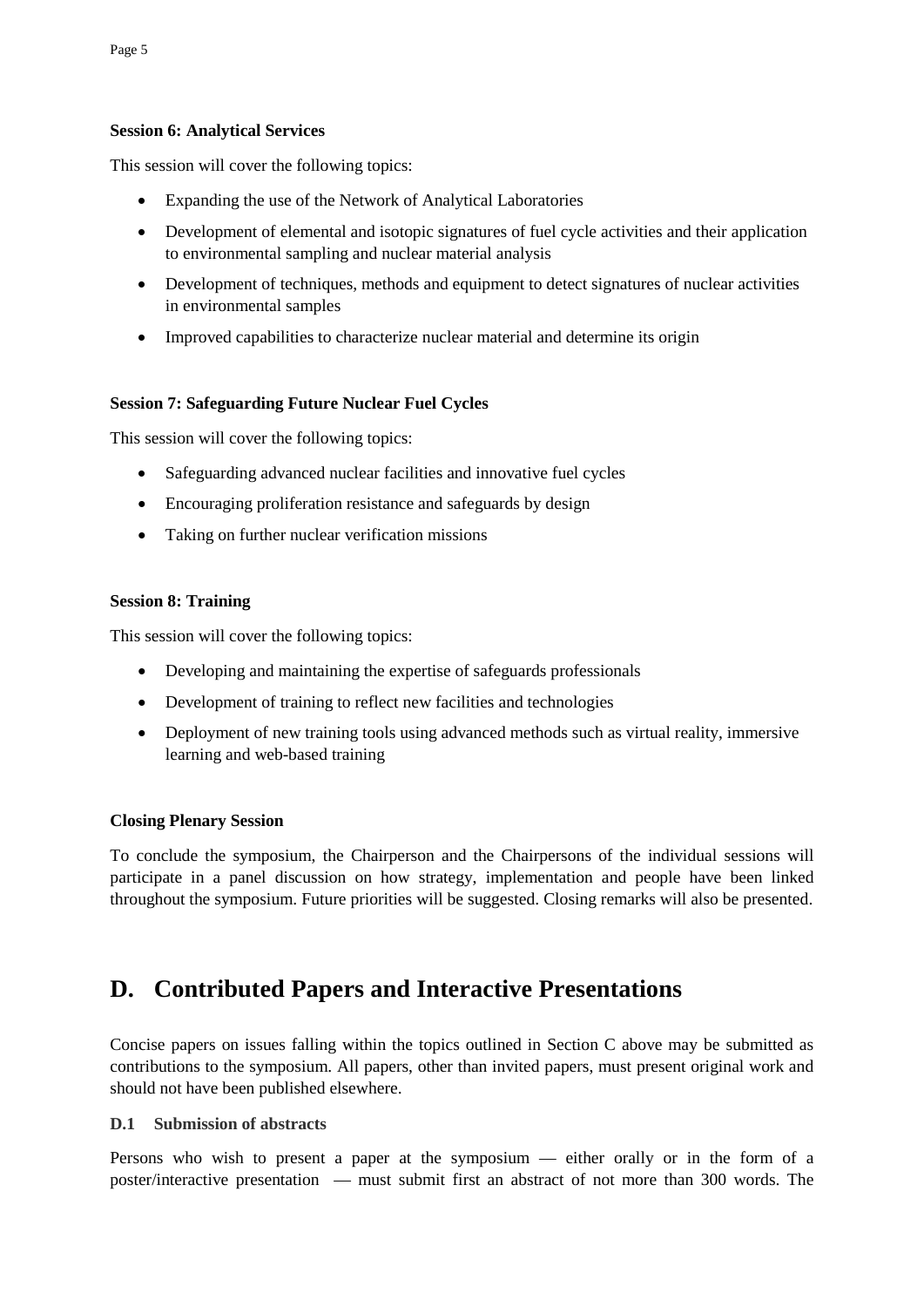abstract should give enough information on the contents of the proposed paper to enable the Programme Committee to evaluate it. Authors should state to which of the topics outlined in Section C their contribution relates. Instructions on how to upload the abstract to the symposium's web browserbased file submission system (IAEA-INDICO) will be available on the symposium web page (see Section M) as of December 2013. The abstracts must be submitted through this system by **31 May 2014**. No other form of submission will be accepted.

In addition, the abstracts should be submitted together with a completed Participation Form (Form A) and Form for Submission of a Paper (Form B) to the competent official authority (see Section E) for subsequent electronic transmission to the IAEA [\(official.mail@iaea.org\)](mailto:official.mail@iaea.org), to be received by the IAEA by **31 May 2014**.

#### **D.2 Acceptance of papers for oral or interactive presentation**

The abstract will be considered only if the Participation Form (Form A) and Form for Submission of a Paper (Form B) have been received by the above-mentioned deadline and through the established official channels.

A limited number of abstracts will be selected for submission of a full paper and, consequently, for either oral or interactive presentation.

The oral presentation should be delivered during the sessions of the symposium.

An interactive presentation should provide concise information related to the proposed paper and its delivery method can take the form of, but is not limited to, multimedia presentations, demonstrations, simulations and models and videos, together with any hand-out material the author may wish to share.

Authors will be notified by **6 July 2014** as to whether their abstracts have been accepted and, if so, whether the full papers should be delivered as oral or interactive presentations.

Authors will be asked to provide their full length paper (a maximum of 8 pages) by **20 October 2014**. Guidelines and a template for the preparation and submission of full papers will be made available on the symposium web page (see Section M).

The papers that have been accepted by the Programme Committee will be reproduced in unedited form in the Book of Abstracts, which will be distributed to all participants at the time of registration.

The Secretariat reserves the right to exclude papers that do not comply with its quality standards and/or that do not apply to one of the topics outlined in Section C above.

#### **D.3 Proceedings**

The proceedings of the symposium will be published by the IAEA and made available on its website as soon as possible after the symposium.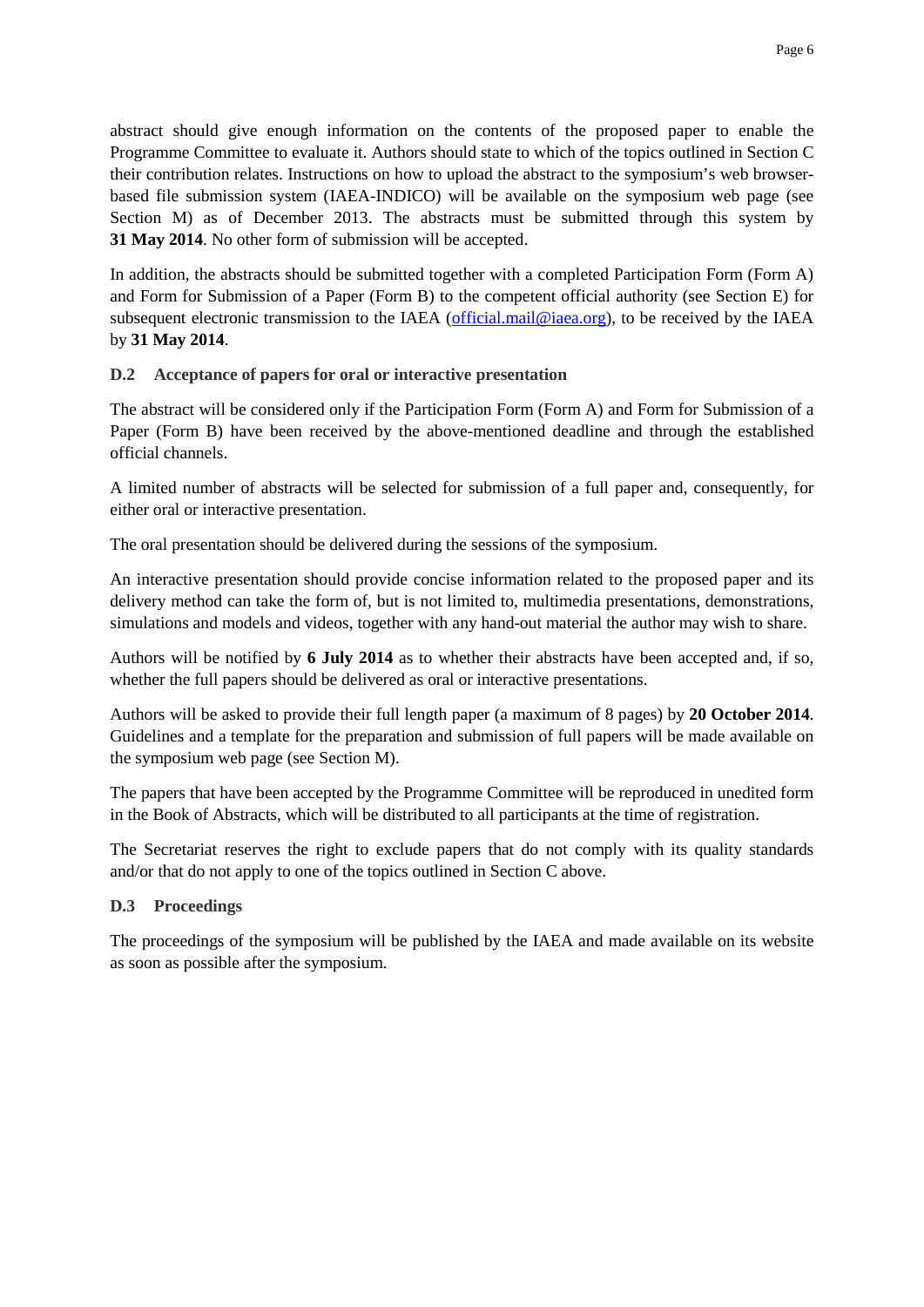## **E. Participation**

The symposium is being organized by the IAEA in cooperation with the European Safeguards Research and Development Association (ESARDA) and the Institute of Nuclear Materials Management (INMM). Participation is solicited from:

- Government officials or staff who establish policies and programmes in areas related to non-proliferation;
- Officials from national and international organizations, regulatory bodies and technical support organizations with interests in non-proliferation;
- Technical experts and researchers in nuclear non-proliferation technologies;
- Technical experts and researchers in surveillance and measurement technologies;
- Trainers from supplier and operator organizations working in the nuclear industry; and
- Representatives of professional and trade organizations that support the nuclear industry.

All persons wishing to participate in the symposium are requested to **register online in advance** through the symposium web page (see Section M). In addition, they are required to send a completed Participation Form (Form A) and, if applicable, the Form for Submission of a Paper (Form B) and the Grant Application Form (Form C) to their competent national authority (e.g. Ministry of Foreign Affairs or National Atomic Energy Authority), or to one of the organizations invited to participate, for subsequent electronic transmission to the IAEA [\(official.mail@iaea.org\)](mailto:official.mail@iaea.org).

A participant will be accepted only if the Participation Form is transmitted through the competent national authority of a Member State of the IAEA or by an organization invited to participate.

Participants whose official designations have been received by the IAEA will receive from the IAEA further information approximately three months before the opening of the symposium. This information will also be posted on the symposium web page (see Section M).

## **F. Expenditures**

No registration fee is charged to participants.

The IAEA is generally not in a position to bear the travel and other costs of designated participants in the symposium. The IAEA has, however, limited funds at its disposal to help cover the cost of attendance of selected participants. Such assistance may be offered upon specific request to normally one participant per country provided that, in the IAEA's view, the participant on whose behalf assistance is requested will make an important contribution to the symposium.

If governments wish to apply for a grant on behalf of one of their specialists, they should address specific requests to the IAEA to this effect. Governments should ensure that applications for grants are:

- 1. Submitted by **31 May 2014**;
- 2. Accompanied by a completed and signed Grant Application Form (Form C); and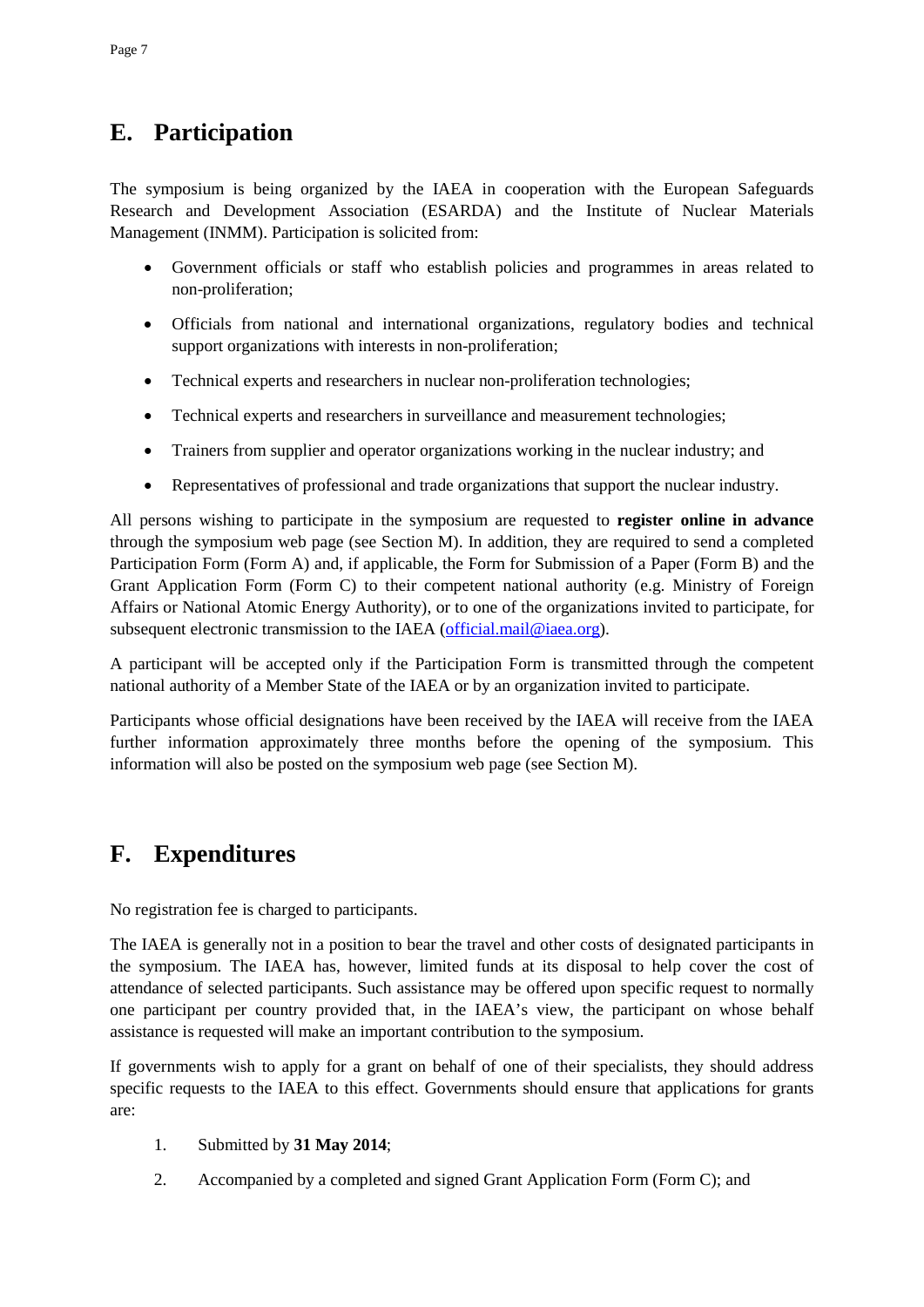3. Accompanied by a completed Participation Form (Form A).

Applications that do not comply with the above conditions cannot be considered.

Approved grants will be issued in the form of a lump sum payment that usually **covers only part of the cost of attendance**.

### **G. Working Language**

The working language of the symposium will be English. All communications and papers must be sent to the IAEA in English.

### **H. Symposium Venue and Accommodation**

The symposium will be held at the IAEA's Headquarters in Vienna, Austria. Detailed information on accommodation and other relevant matters will be sent directly to all designated participants approximately three months before the opening of the symposium. This information will also be made available on the symposium web page (see Section M) as soon as possible.

### **I. Exhibition**

Space will be available for exhibitors' displays and exhibits during the symposium. Interested parties should contact the Scientific Secretariat by email [\(safeguards2014@iaea.org\)](mailto:safeguards2014@iaea.org) before **15 March 2014**.

### **J. Visas**

Designated participants who require a visa to enter Austria should submit the necessary application to the nearest diplomatic or consular representative of Austria at least four weeks before they travel to Austria. Since Austria is a Schengen State, persons requiring a visa will have to apply for a Schengen visa. In States where Austria has no diplomatic mission, visas can be obtained from the consular authority of a Schengen Partner State representing Austria in the country in question.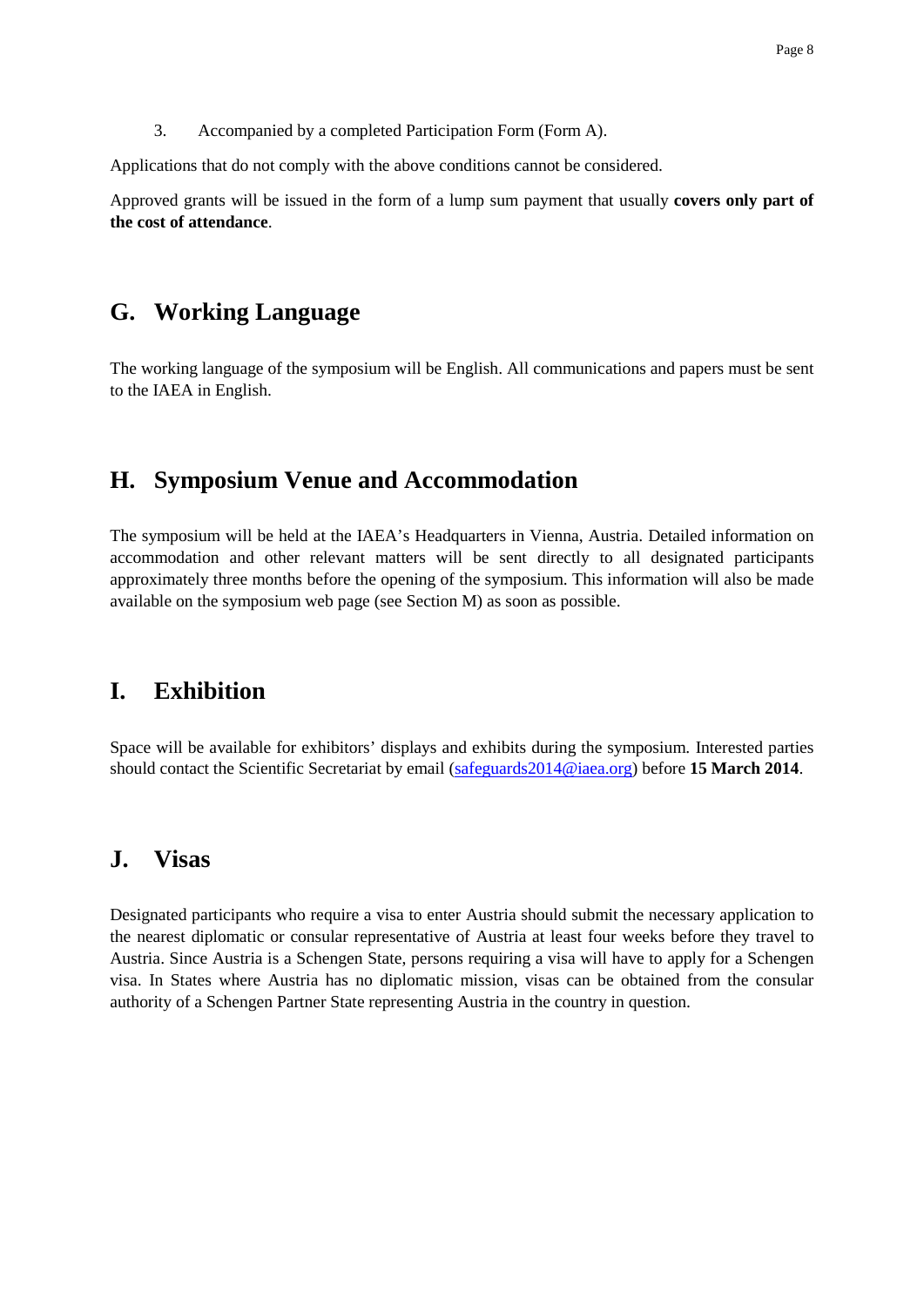## **K. Key Deadlines**

| Submission of Form for Submission of a Paper (Form B) and abstract: | 31 May 2014            |
|---------------------------------------------------------------------|------------------------|
| Submission of Grant Application Form (Form C):                      | 31 May 2014            |
| Notification of acceptance of papers:                               | <b>6 July 2014</b>     |
| Submission of accepted full paper (8 pages max.):                   | <b>20 October 2014</b> |

## **L. Symposium Secretariat**

#### **General contact details of the Symposium Secretariat:**

International Atomic Energy Agency Vienna International Centre PO Box 100 1400 VIENNA AUSTRIA Tel.: +43 1 2600 Fax: +43 1 26007 Email: [official.mail@iaea.org](mailto:official.mail@iaea.org)

#### **Scientific Secretary:**

#### **Mr Andrew Hamilton**

Division of Concepts and Planning Department of Safeguards Tel.: +43 1 2600 21989 Fax: +43 1 26007 Email: [safeguards2014@iaea.org](mailto:safeguards2014@iaea.org)

#### **Administration and organization:**

#### **Ms Martina Neuhold** Conference Services Section Division of Conference and Document Services Department of Management IAEA-CN-220 Tel.: +43 1 2600 21314 Fax: +43 1 26007 Email: [M.Neuhold@iaea.org](mailto:m.neuhold@iaea.org)

Subsequent correspondence on scientific matters should be sent to the Scientific Secretary of the symposium and correspondence on administrative matters to the IAEA Conference Services Section.